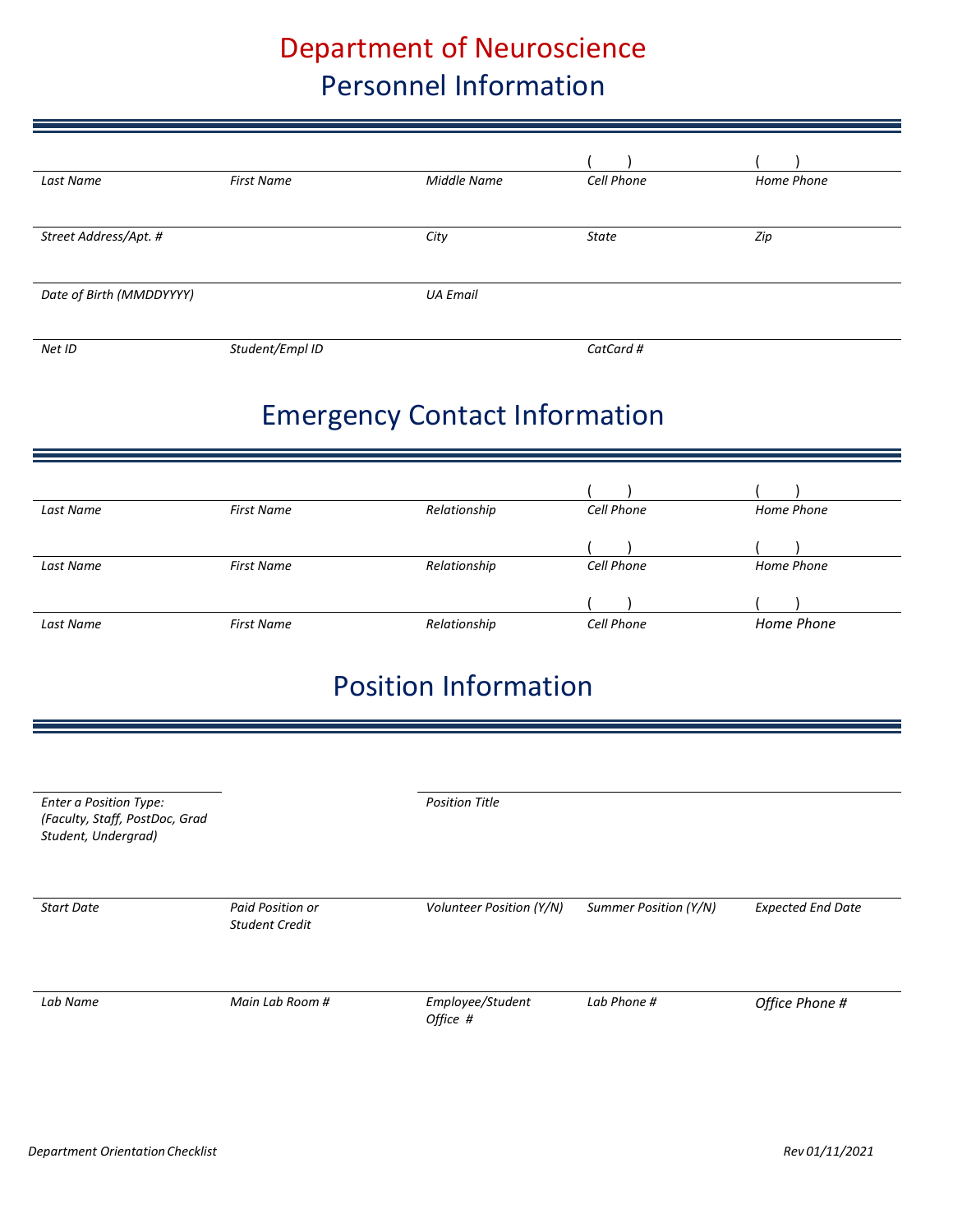### Department OrientationChecklist Department of Neuroscience

This form MUST be completed and turned in within 3 business daysof your start date. Please have your supervisor (or someone designated by your supervisor) go over this information with you.

Name: Start Date: Start Date: Start Date: Start Date: Start Date: Start Date: Start Date: Start Date: Start Date: Start Date: Start Date: Start Date: Start Date: Start Date: Start Date: Start Date: Start Date: Start Date:



 $\Box$ 

*Please check box for each item* **Direct Deposit**

**All Paid Personnel:** Have you signed up for direct deposit of your pay? Use this link from Financial Services for Paycheck Information: <https://www.fso.arizona.edu/payroll/employees/paycheck-info> *Date Complete or Enter N/A*:\_\_\_\_\_\_\_\_\_\_\_\_\_\_\_\_\_\_\_\_\_\_\_\_

#### **UA MandatedOrientation/Courses**

| All Personnel: If at any time you anticipate driving a University vehicle or your own vehicle on University business, you must<br>complete the Driver Registration & Motor Vehicle Record Check and the Personal Vehicle Use Form. https://risk.arizona.edu/forms<br>Date Complete or Enter N/A:                                                                                                                 |
|------------------------------------------------------------------------------------------------------------------------------------------------------------------------------------------------------------------------------------------------------------------------------------------------------------------------------------------------------------------------------------------------------------------|
| All Personnel: Read the Nondiscrimination and Anti-Harassment Policy<br>http://policy.arizona.edu/human-resources/nondiscrimination-and-anti-harassment-policy<br>Date Complete:                                                                                                                                                                                                                                 |
| All Personnel: Preventing Discrimination and Harassment: https://edgelearning.arizona.edu/<br><b>Date Complete: Complete: Complete: Complete: Complete: Complete: Complete: Complete: Complete: Complete: Complete: Complete: Complete: Complete: Complete: Complete: Complete: Complete: </b>                                                                                                                   |
| All Personnel: Security Awareness Training: https://security.arizona.edu/node/313 Scroll down to Security Awareness Training<br>Links and click the Completion Instructions link. You will need to log into Edge Learning to access the training.                                                                                                                                                                |
| Staff: UA New Employee Orientation:<br>https://hr.arizona.edu/employees-affiliates/new-ua/new-employee-orientation-programs<br><b>Date Complete:</b>                                                                                                                                                                                                                                                             |
| Lab Personnel: Explain the proper use of fire extinguishers by someone who has taken the course, "Fighting Fires with Portable<br>Fire Extinguishers". Alternatively, require all lab members to take the fire safety course in UAccess Learning. Using your NetID, log<br>into https://edgelearning.arizona.edu/ Search to find by Title: "Fire Safety Awareness" or by Class Code: "1236-0".<br>Date Complete: |
| Lab Personnel: Biosafety Training: https://edgelearning.arizona.edu/<br>Date Complete:                                                                                                                                                                                                                                                                                                                           |
| Lab Personnel: Chemical Training: hhttps://edgelearning.arizona.edu/<br>Date Complete:                                                                                                                                                                                                                                                                                                                           |
| Lab Personnel: UA Animal Training (if applicable forvertebrate work): https://www.citiprogram.org/<br>Date Complete or Enter N/A:                                                                                                                                                                                                                                                                                |
| Lab Personnel: UA Radiation Safety Training (if applicable): https://edgelearning.arizona.edu/<br>Date Complete or Enter N/A:                                                                                                                                                                                                                                                                                    |

#### **Department Information & Procedures**

| Department of Neuroscience Website – Click Form Center for information on Orientation & Exit, Travel, Purchasing, Forms &                                                                                       |
|-----------------------------------------------------------------------------------------------------------------------------------------------------------------------------------------------------------------|
| Links, and more. http://neurosci.arizona.edu/                                                                                                                                                                   |
| Introduction to administrative staff, faculty, and others; especially those who work in the same hallway. 6th floor photo board.                                                                                |
| Kitchen responsibilities. Follow posted procedures in the kitchens. Always clean up after yourself, and be considerate of others! Put<br>your name and current date on anything you store in the refrigerators. |
| Mail is delivered to & sent out from room 611. Add "GS 611" to street address when having something mailed/shipped here.                                                                                        |
| Packages are delivered centrally to room 606. If you are expecting one, check 606 daily and sign for it in 611 when you pick it up.                                                                             |
| All are welcome to attend Neuroscience seminars/discussion groups and other Department of Neuroscience activities.                                                                                              |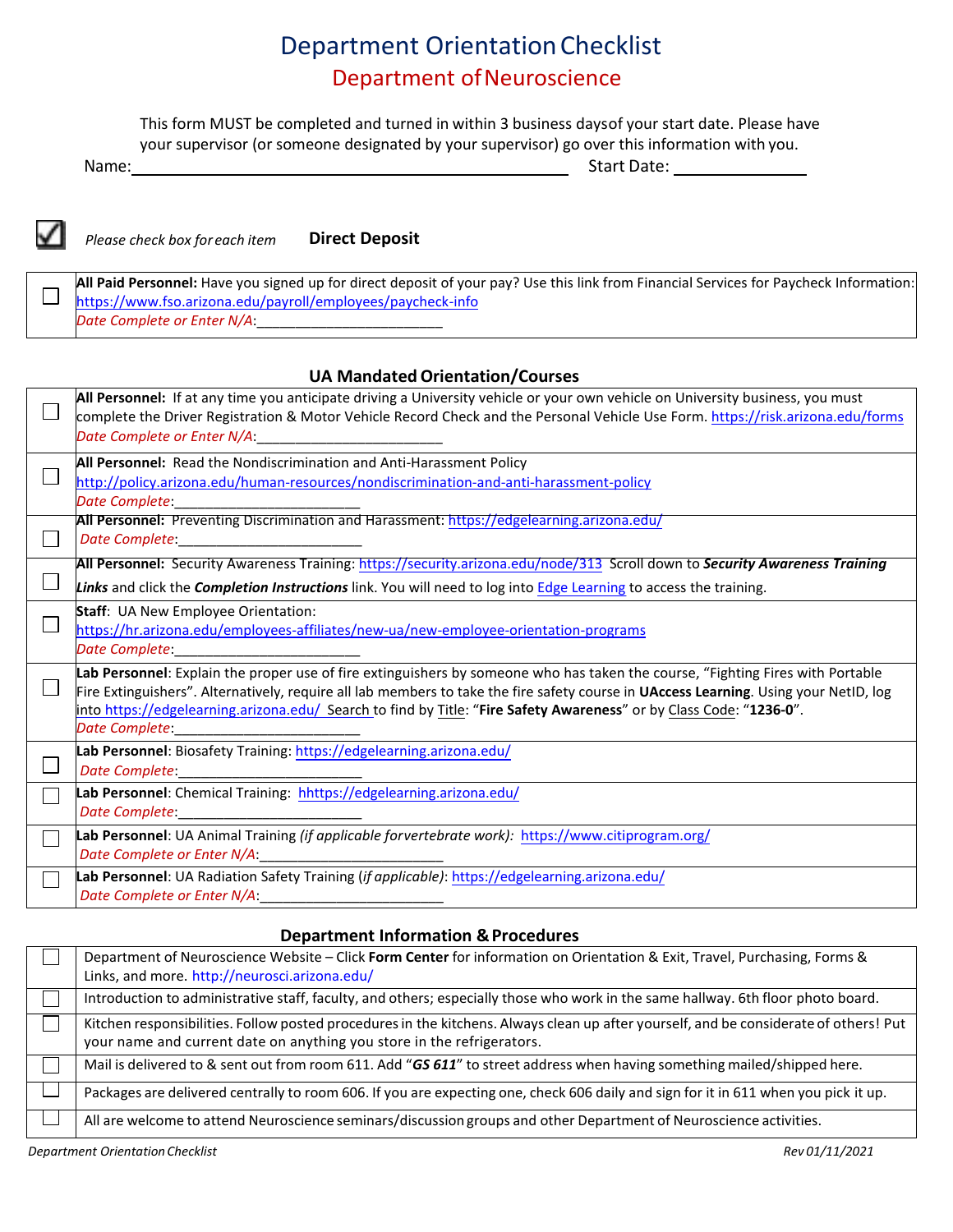| All keys MUST be returned to the Key Desk (1533 E. Helen St. Bldg 155J; M-F, 6:30am-3:00pm) on your last day of employment.                                                           |
|---------------------------------------------------------------------------------------------------------------------------------------------------------------------------------------|
| Notify administrative office (Tracey) of all problems that require the attention of Facilities Management.                                                                            |
| Purchasing procedures (e.g., receipts!); see purchasing instructions on department website.                                                                                           |
| Personal expenses (phone calls, faxes, photocopies, postage, photographic work, etc.) may NOT be charged to any UA accounts!                                                          |
| Job-application costs (photocopying, postage, FedEx, etc.) are personal expenses and may not be charged to UA accounts.                                                               |
| For employees earning vacation and/or sick leave: all absences owing to personal or family illness or vacation time must be reported<br>in UAccess during the appropriate pay period. |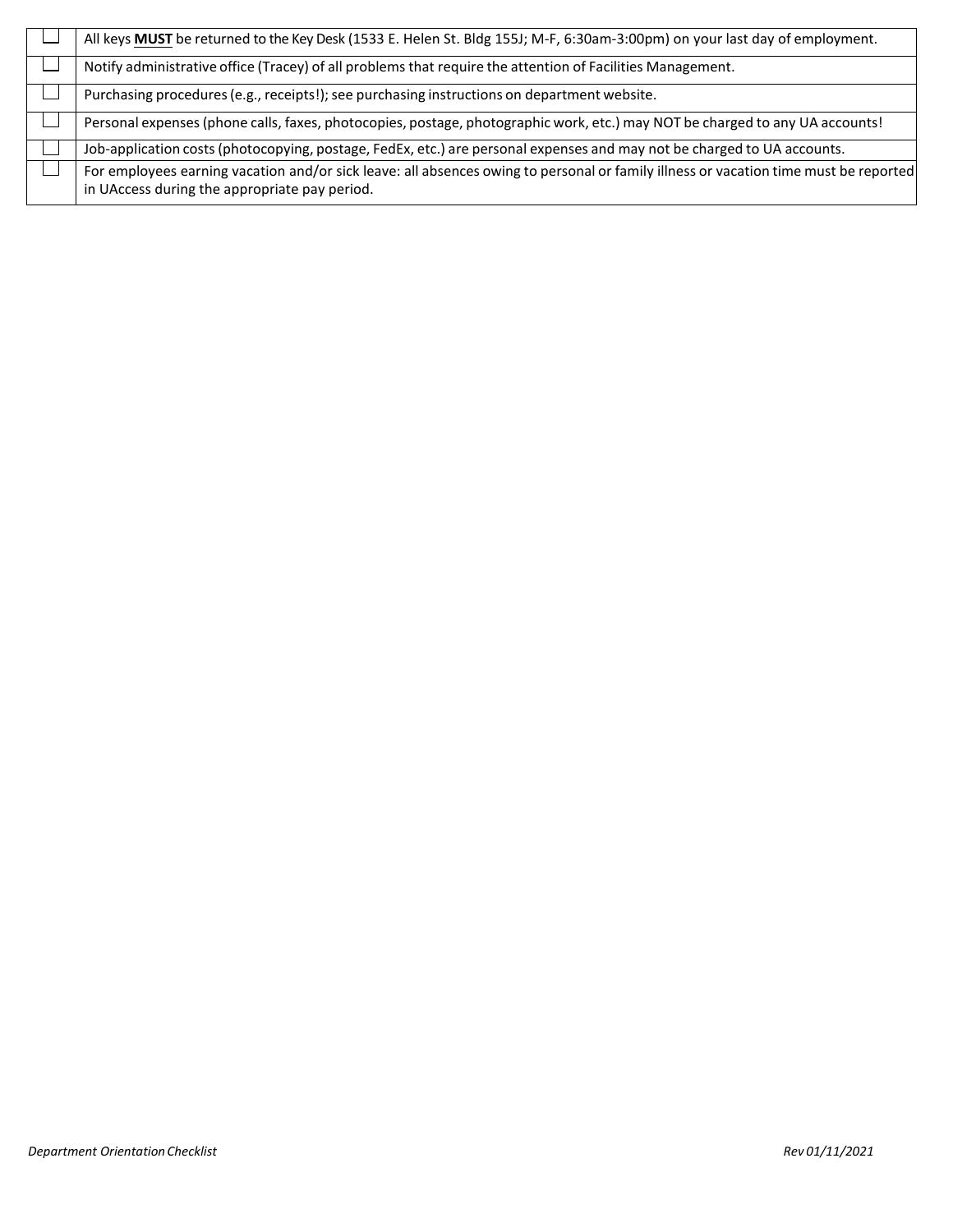### **Building Safety &Security**

| Show the location of the first aid kit(s).                                                                                                                                                                                                                                                                                                                                                                                                                                                                                                                                                                                                                                                                                                                                                      |  |  |
|-------------------------------------------------------------------------------------------------------------------------------------------------------------------------------------------------------------------------------------------------------------------------------------------------------------------------------------------------------------------------------------------------------------------------------------------------------------------------------------------------------------------------------------------------------------------------------------------------------------------------------------------------------------------------------------------------------------------------------------------------------------------------------------------------|--|--|
| Location of any specific antidotes for emergency response (i.e., HF acid users need Calcium Gluconate).                                                                                                                                                                                                                                                                                                                                                                                                                                                                                                                                                                                                                                                                                         |  |  |
| Show the location of all components of the chemical spill kit, and explain how to use each component.                                                                                                                                                                                                                                                                                                                                                                                                                                                                                                                                                                                                                                                                                           |  |  |
| Personal items (laptops, cell phones, etc.) are NOT covered by UA insurance-YOU are responsible for securing them.                                                                                                                                                                                                                                                                                                                                                                                                                                                                                                                                                                                                                                                                              |  |  |
| Unoccupied rooms are to be kept closed at all times. All office, lab, and hallway doors are to be locked after hours and on<br>weekends.                                                                                                                                                                                                                                                                                                                                                                                                                                                                                                                                                                                                                                                        |  |  |
| Do not admit anyone to the building after hours if they do not have a key.                                                                                                                                                                                                                                                                                                                                                                                                                                                                                                                                                                                                                                                                                                                      |  |  |
| List locations of:<br>Emergency Showers the contract of the contract of the contract of the contract of the contract of the contract of the contract of the contract of the contract of the contract of the contract of the contract of the contract<br><b>Eyewash Stations</b><br>$\mathcal{L} = \mathcal{L} \mathcal{L} = \mathcal{L} \mathcal{L} = \mathcal{L} \mathcal{L} = \mathcal{L} \mathcal{L} = \mathcal{L} \mathcal{L} = \mathcal{L} \mathcal{L} = \mathcal{L} \mathcal{L} = \mathcal{L} \mathcal{L} = \mathcal{L} \mathcal{L} = \mathcal{L} \mathcal{L} = \mathcal{L} \mathcal{L} = \mathcal{L} \mathcal{L} = \mathcal{L} \mathcal{L} = \mathcal{L} \mathcal{L} = \mathcal{L} \mathcal{L} = \mathcal{L} \mathcal{L} = \mathcal{L$<br>Fire extinguishers (in hallways and some labs) |  |  |
| Fire Alarm procedures and meeting location outside of building.                                                                                                                                                                                                                                                                                                                                                                                                                                                                                                                                                                                                                                                                                                                                 |  |  |
| Additional Lab security requirements.                                                                                                                                                                                                                                                                                                                                                                                                                                                                                                                                                                                                                                                                                                                                                           |  |  |

### **Lab Information & Procedures**

|                | The University and Laboratory Chemical Hygiene Plans (UCHP & LCHP) are accessible via the RLSS User Dashboard website.<br>https://rgw.arizona.edu/compliance/RLSS                                                       |
|----------------|-------------------------------------------------------------------------------------------------------------------------------------------------------------------------------------------------------------------------|
| $\sim$         | The hazardous chemical inventory for this approval is found on the RLSS research gateway User Dashboard. Also found in the lab in                                                                                       |
| $\blacksquare$ | Protocols and Chemicals that require prior authorization for use.                                                                                                                                                       |
| $\sim$         | The Material Safety Data Sheets (MSDSs) for every chemical on the hazardous chemical inventory are found on the RLSS User<br>Dashboard.                                                                                 |
| $\sim$         | Fume hoods: proper usage and emergency contact. Note the proper level of sash.                                                                                                                                          |
| $\sim$         | Chemical storage (e.g., small quantities of flammables in "explosion-safe" refrigerators only; no explosives in any refrigerator or<br>cold room) & disposal (no laboratory chemicals in sinks or other drains).        |
|                | Location of Designated Areas for Particularly Hazardous Chemical Use                                                                                                                                                    |
| $\sim$         | Other lab-specific items. List tethering gas cylinders, protective casing for glassware evacuation, etc.                                                                                                                |
| $\mathcal{L}$  | If working for a DEA registrant, who allows them to dispense/administer drugs, and they will inform the registrant about any drug                                                                                       |
| $\sim$         | No food in lab, cold rooms, or lab refrigerators.                                                                                                                                                                       |
|                | Disposal boxes for glass, blades, needles, and other 'sharps'.                                                                                                                                                          |
| $\sim$         | Biohazard disposal pickup must be requested in advance. Pickups are made on the 1 <sup>st</sup> Thursday of each month.<br>https://rgw.arizona.edu/compliance/rlss/biosafety-program/recombinant-and-biohazardous-waste |
|                | Use of personal protective equipment (PPE).                                                                                                                                                                             |
|                | Equipment alarms (whom tonotify).                                                                                                                                                                                       |
|                | Glassware washer and autoclave use requires training. Please see PI or Tracey.                                                                                                                                          |
|                | Sinks and ice machines in lab areas have non-potable water.                                                                                                                                                             |
|                | Lab notebooks/notes belong to the lab and should be retained.                                                                                                                                                           |